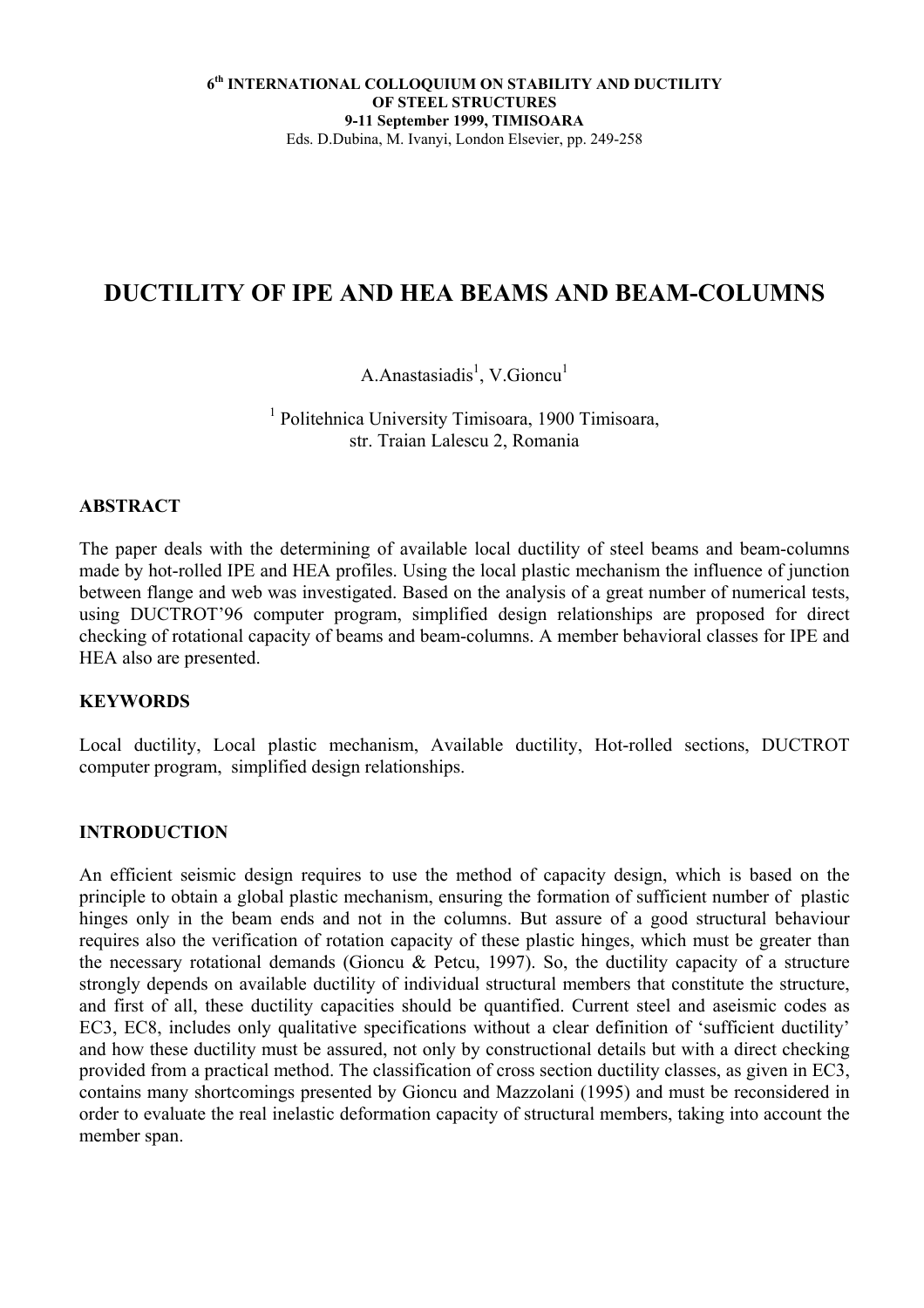The present study deals with the assessment of available ductility of IPE and HEA sections, widely used in practice as beams and beam-columns. In the first part of the paper the rotation capacity, based on the local plastic mechanism and the influence of junction on double T sections is presented and investigated. In the second part, using a great number of numerical tests, simplified design relationships for available rotation capacity of beams and beam-columns is proposed.

### **AVAILABLE ROTATION CAPACITY**

An adequate measure for determining local ductility of steel members is the rotation capacity of plastic hinges which can be calculated by different ways: (i) using FEM methods, (ii) integration of the moment-curvature relationship, (iii) using a collapse mechanism coming from experimental evidence, (iv) determining the effective width, (v) approximate formulae, (vi) simple formulae obtained from statistical analysis of experimental results. Among these methods, the use of plastic collapse mechanism method seems to be the most efficiently for design purposes (Gioncu & Petcu 1997, Gioncu & Mazzolani, 1998).

The formula to calculate this rotation capacity, R, determined in the lowering postbuckling curve at the intersection with the theoretical full plastic moment, taking into account both stable and unstable part of curve, is given by (Fig.1):

$$
R_{\text{av.p}} = \frac{\theta_{\text{pu}}}{\theta_{\text{p}}} - l = \frac{\theta_{\text{u}}}{\theta_{\text{p}}} - l \tag{1}
$$

where:

θu- ultimate rotation obtained with the intersection of theoretical full plastic moment

 $\theta_p$ - elastic rotation at the level of full plastic moment

However, for a complete definition of available local ductility, it is essential to be defined also the fracture rotation capacity,  $R_f$ , for which the first crack occurs in the buckled flange. This fracture could be developed in the stable or unstable part of curve, depending on geometrical conformation of member, given by (Fig.1):

$$
R_f = \frac{\theta_f}{\theta_p} - 1\tag{2}
$$

where:

 $θ$ <sub>f</sub>- fracture rotation of a buckled flange

θp- elastic rotation at the level of full plastic moment

This fracture ductility, strongly depends on the yield ratio, buckled length and ultimate strain of the used steel (Gioncu & Mazzolani, 1999, Anastasiadis, 1999). It is clearly that for a good behaviour of plastic hinges must be assured that:

$$
R_{\text{av.p}} \ge R_f \tag{3}
$$

where:

 $R_{av}$ <sub>p</sub>- plastic available rotation capacity of a member

 $R_f$ - fracture rotation capacity

The available rotation capacity of a plastic hinge must be determined taking into account that the member belongs to a structure with a complex behaviour. This complex behaviour is studied using of a simple substitute member with very similar behaviour (Gioncu & Petcu, 1997). In Fig. 2 is presented the determination manner of 'standard beam' span for beams and beam-columns, for seismic loads,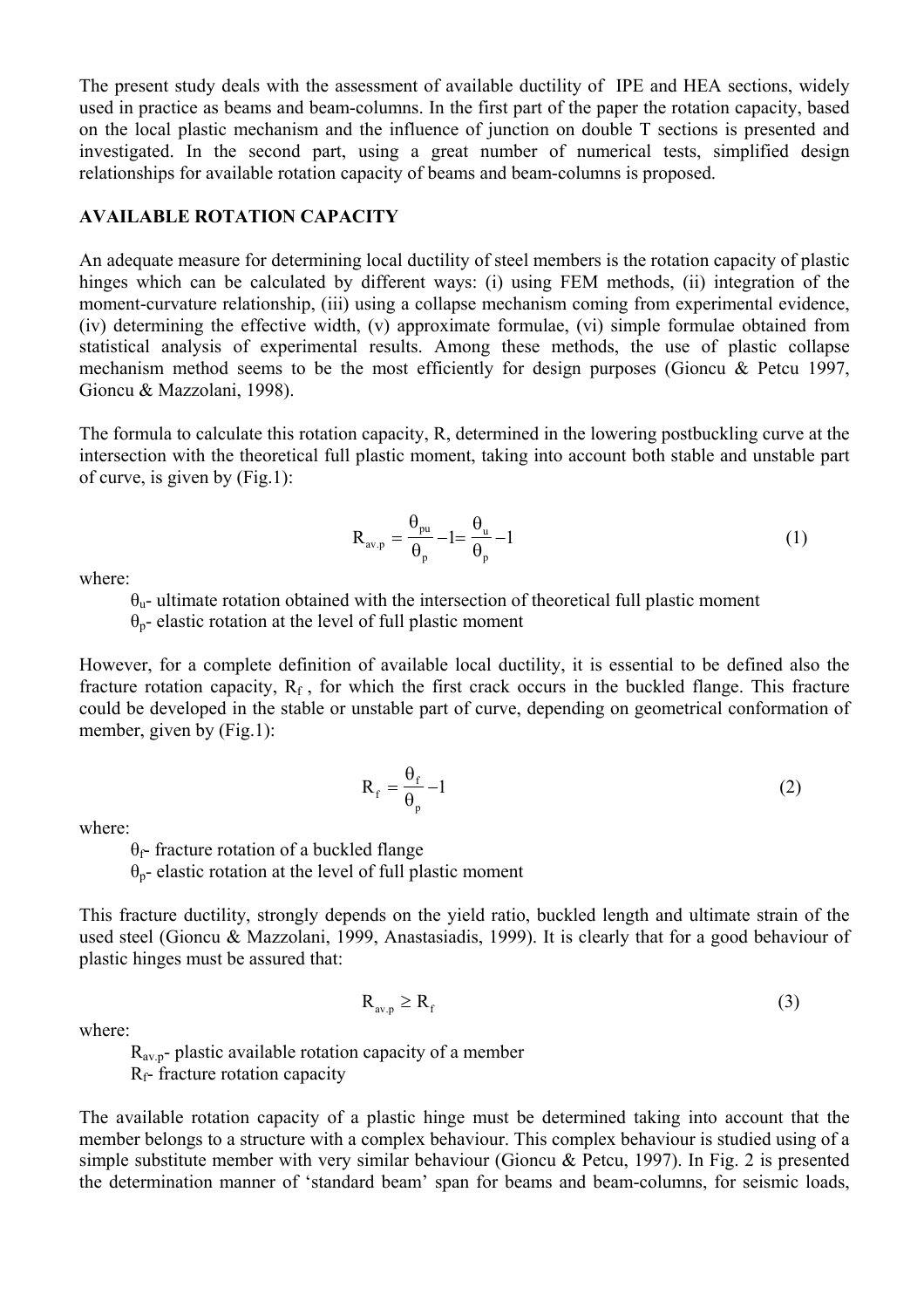Fig. 2a, and both for gravitational and seismic loads, Fig.2b. For columns, the influencing factors is the ratio between upper and lower column bending moment.



Figure 1: Definition of rotation capacity



Figure 2: Determination of 'standard beam' for beams and beam-columns

A computer program DUCTROT'96 for welded sections was elaborated at INCERC Timisoara on the basis of the local mechanism of the above mentioned standard beam (Gioncu & Petcu, 1996). The values obtained using this computer program, relies a good correspondence with experimental data, giving confidence in the theoretical results (Gioncu & Petcu, 1997, Gioncu & Mazzolani, 1998, Anastasiadis, 1999). A problem which appears in design practice is relies to the hot-rolled profiles,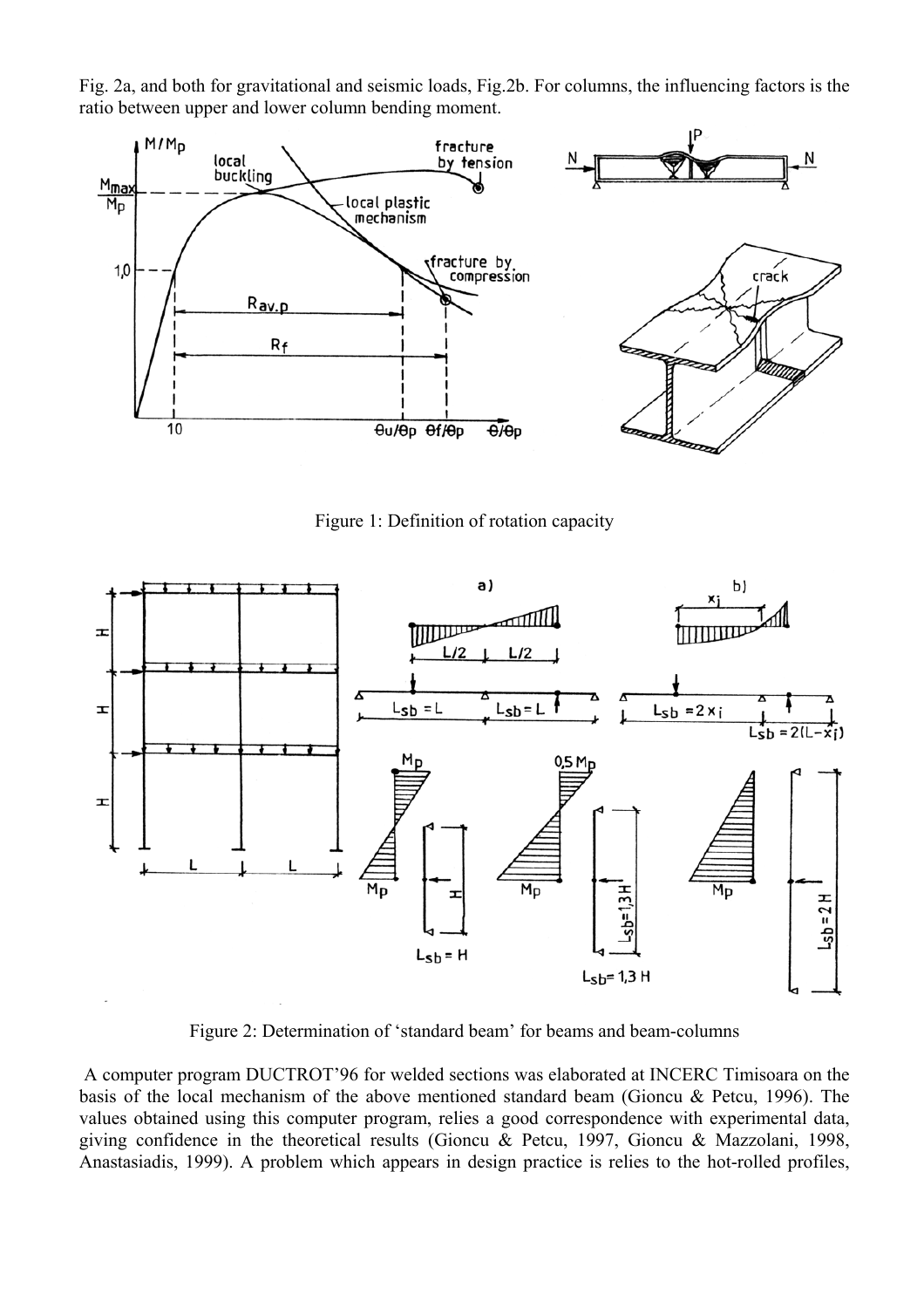namely if the results obtained with DUCTROT can be used for these sections, when the presence of junction reduces the flange slenderness.

### **INFLUENCE OF JUNCTION ON PLASTIC ROTATION CAPACITY**

One of the main factors influencing section ductility, clearly affecting the superior level, member available ductility, is the mode of fabrication. Hot-rolled profiles widely used in structural design provide different ductility capacity than welded sections (Gioncu & Mazzolani, 1999, Anastasiadis, 1999). In the plastic mechanism method for hot-rolled sections, the ultimate plastic rotation,  $\theta_u$ , of plastic hinge is determined, in the same way as for welded sections, using a local plastic quasimechanism composed by plastic zones and yield lines, taking into account the influence of rigid zone created by the junction of flange and web, Fig.3 (Anastasiadis, 1999, Piluso, 1995). The comparison between theoretical and experimental values, for improved proposed new shape mechanism is presented in Fig.4 showing a good correspondence.



Figure 3: Local plastic mechanism

In Figs.5 and 6 the influence of junction for different IPE and HEA beams is plotted. One can see the important increasing of plastic rotation capacity of hot-rolled sections as compared with the same sections in which the influence of a rigid zone is neglected. For IPE beams the increasing is about 64%, while for HEA beams it is about 38-48%. In the aim to use the results obtained using the DUCTROT'96 computer program a simplified coefficient of correction, c<sub>r</sub>, is proposed:

$$
c_r = (\frac{b}{c})^2 = (\frac{b}{b - 0.5t_w - 0.8r})^2
$$
 (4)

where:

b- half width flange

- c- width between half width flange and junction
- r- junction of section between web and flange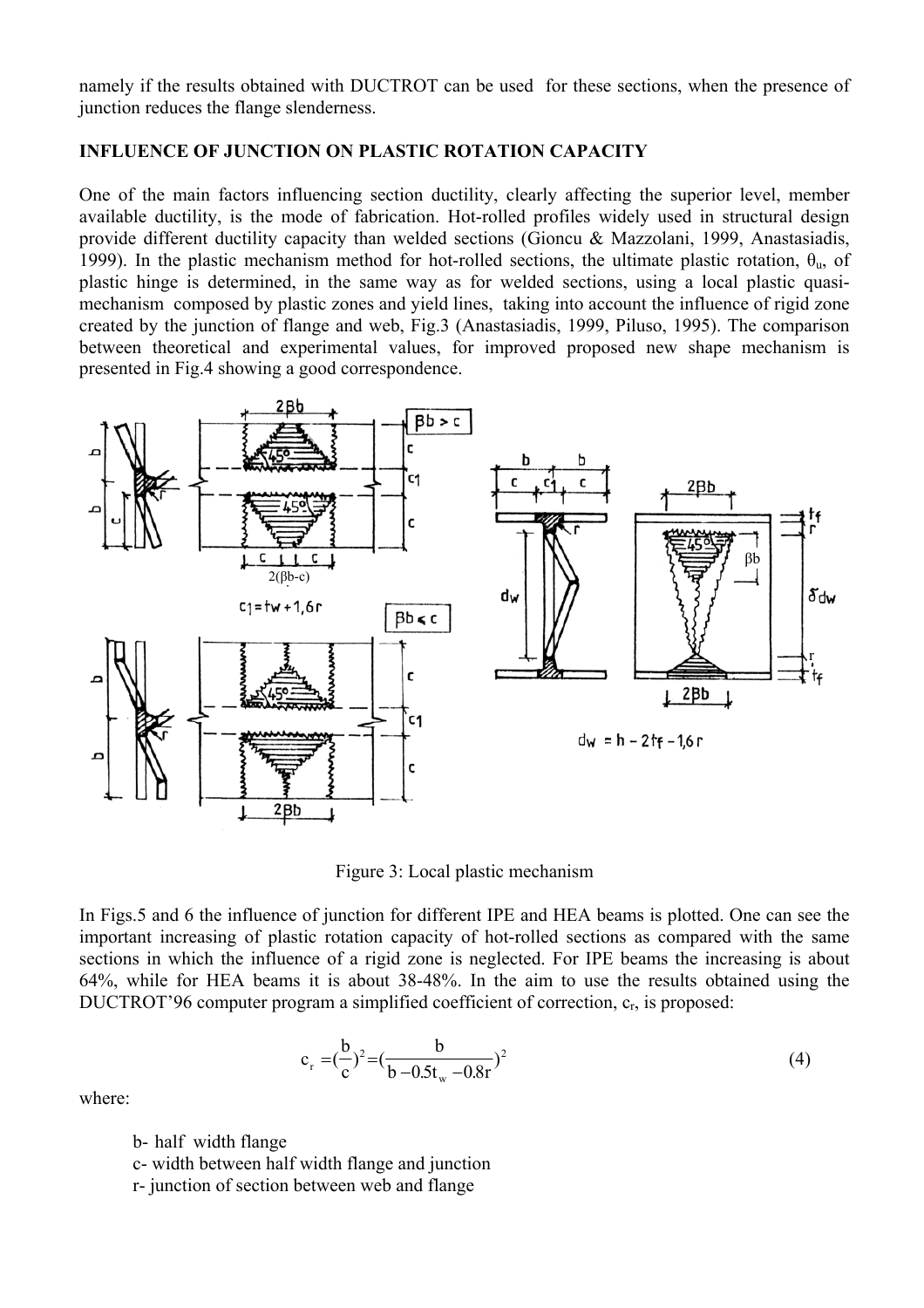

Figure 4: Correlation between theoretical and experimental data



Figure 5: Influence of junction on IPE profiles



Figure 6: Influence of junction on HEA profiles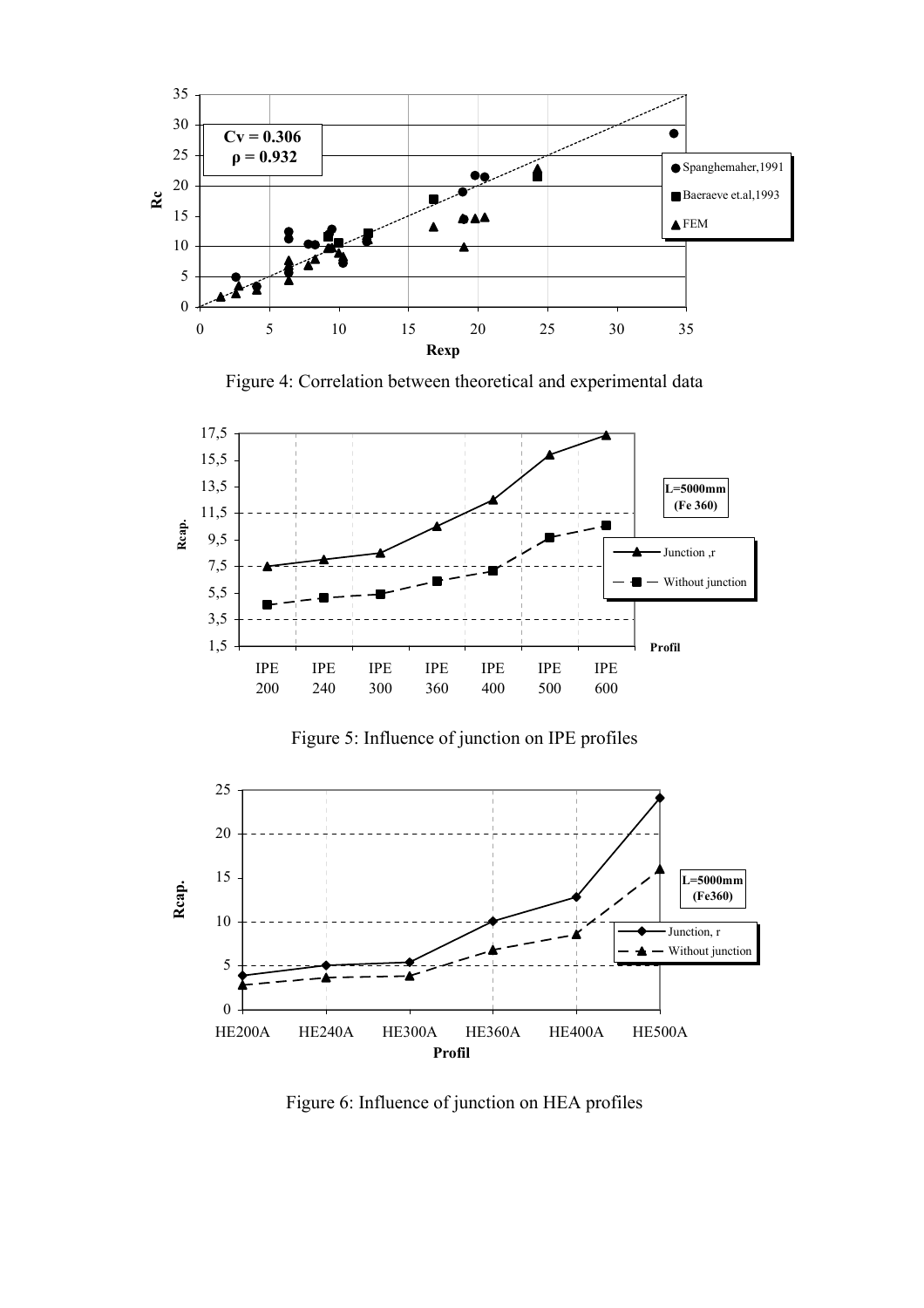The correlation between the exact values and the corrected values obtained using DUCTROT '96 and relation (4) is presented in Fig.7, showing that the simple methodology allows to determine the improved values for rotation capacity of hot rolled sections.



Figure 7: Correlation between exact and corrected values

### **SIMPLIFIED DESIGN RELATIONSHIPS FOR ROTATION CAPACITY**

#### *Rotation capacity of beams*

Design relationship, based on the very high number of numerical tests using DUCTROT computer program is proposed for beams under monotonic loads (Gioncu & Mazzolani, 1998):

$$
R_{\text{av.mon}} = 3x10^4 c_r \frac{t_f}{bL_{sb}} \epsilon \left( 0.8 + 0.2 \frac{f_{yw}}{f_{yf}} \right) ; \epsilon = 235 / f_{yf}
$$
 (5)

where:

 cr-coefficient taking into account the influence of junction  $t_f$ - thickness of flange b- half width of flange Lsb- span of standard beam  $f_{yw}$ ,  $f_{yf}$ - yield tensile strength for web and flange

In relationship  $(5)$ , in comparison with the original equation, a new coefficient,  $c_r$ , is introduced for considering the effect of flange and web junction.

#### *Rotation capacity of beam-columns*

In the same manner as for beam, an approximate relationship for beam-column rotation capacity considering the effect of axial force and moment diagrams is proposed (Anastasiadis, 1999):

$$
R_{\text{av.mon}} = 1481.3c_r \left(\frac{1}{\lambda} \frac{b}{f_f} \sqrt{f_y}\right)^{-1.33} \quad np = 0.10 \tag{6a}
$$

$$
R_{\text{av.mon}} = 5099.9 c_r \left(\bar{\lambda} \frac{b}{f_f} \sqrt{f_y}\right)^{-1.61} \quad np = 0.40 \tag{6b}
$$

where:

 $b/t_f$ - flange slenderness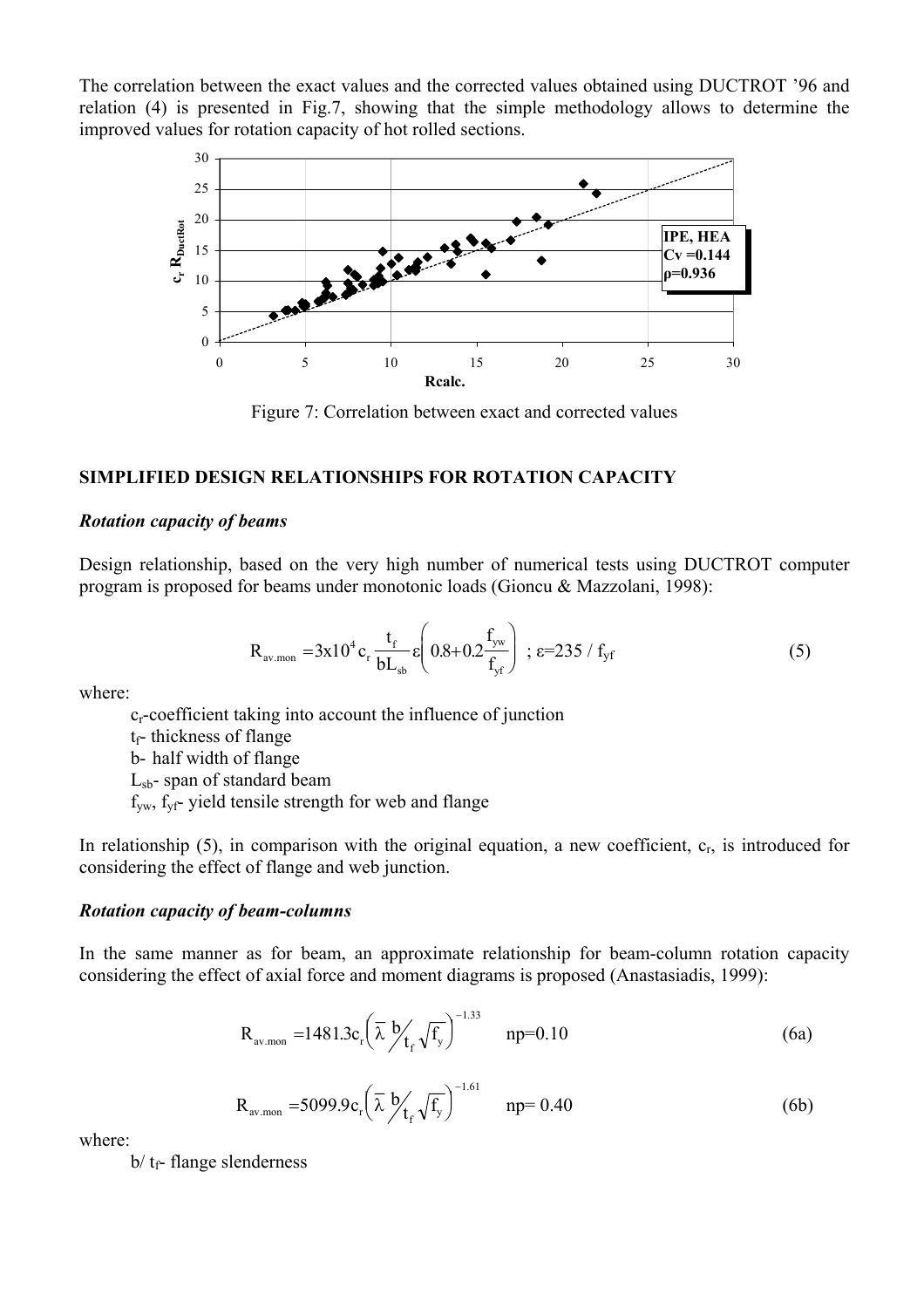$\overline{\lambda}$  - non dimensional slenderness

$$
\overline{\lambda} = \left(\frac{N_{\rm p}}{N_{\rm cr}}\right)^{1/2} = \frac{f_{\rm yf}W_{\rm pf} + f_{\rm yw}W_{\rm pw}}{\pi^2 EI_{\rm e}} / \mu L_{\rm sb}
$$

fy- yield tensile strength of section Lsb- span of standard beam

Over 160 numerical tests were performed to obtain an adequate statistical parameters, Fig.8. The results from the relationships (6a,b) cover the practical domain for HE 100A-HE600A considering the ratio of moments,  $M_{\text{sun}} / M_{\text{inf}} = 1...0$  as well as the influence of axial force, n<sub>P</sub>.



Figure 8: Correlation between the relation 6a,b and DUCTROT

The above relationships take into account only the basic factors affecting the monotonic rotation capacity,  $R_{\text{mon}}$ . However, other factors influencing local ductility is given elsewhere (Gioncu &Mazzolani, 1999, Anastasiadis, 1999). For seismic available ductility, R<sub>seism</sub>, a simple design formulae was proposed by Gioncu & Petcu (1997) :

$$
R_{\text{seism}} = r_{\text{s}} \left( b/t_{\text{f}} \, , \, n_{\text{P}} \right) R_{\text{mon}} \tag{7}
$$

#### **MEMBER BEHAVIOURAL CLASSES FOR IPE AND HEA PROFILES**

It was demonstrated that the concept of cross-section behavioural classes does not correspond with the real inelastic deformation capacity. As a consequence this concept should be substituted by the member behavioural classes approach (Gioncu & Petcu, 1997, Mazzolani &Piluso, 1995). A new classification according to the member concept is proposed for hot-rolled sections, based on the classification criteria (High ductility, H, R  $\geq$ 7.5, Medium ductility, M, 4.5 < R < 7.5, Low ductility, L,  $1.5 < R \leq 4.5$ ), Table 1, 2. Analyzing these tables it is very clearly that the length of member and the member type, as well as the steel quality, have a great influence on the local available ductility. Using the values from these Tables the designer can choose the profile with, for a given data, assures a good inelastic global behaviour of a structure.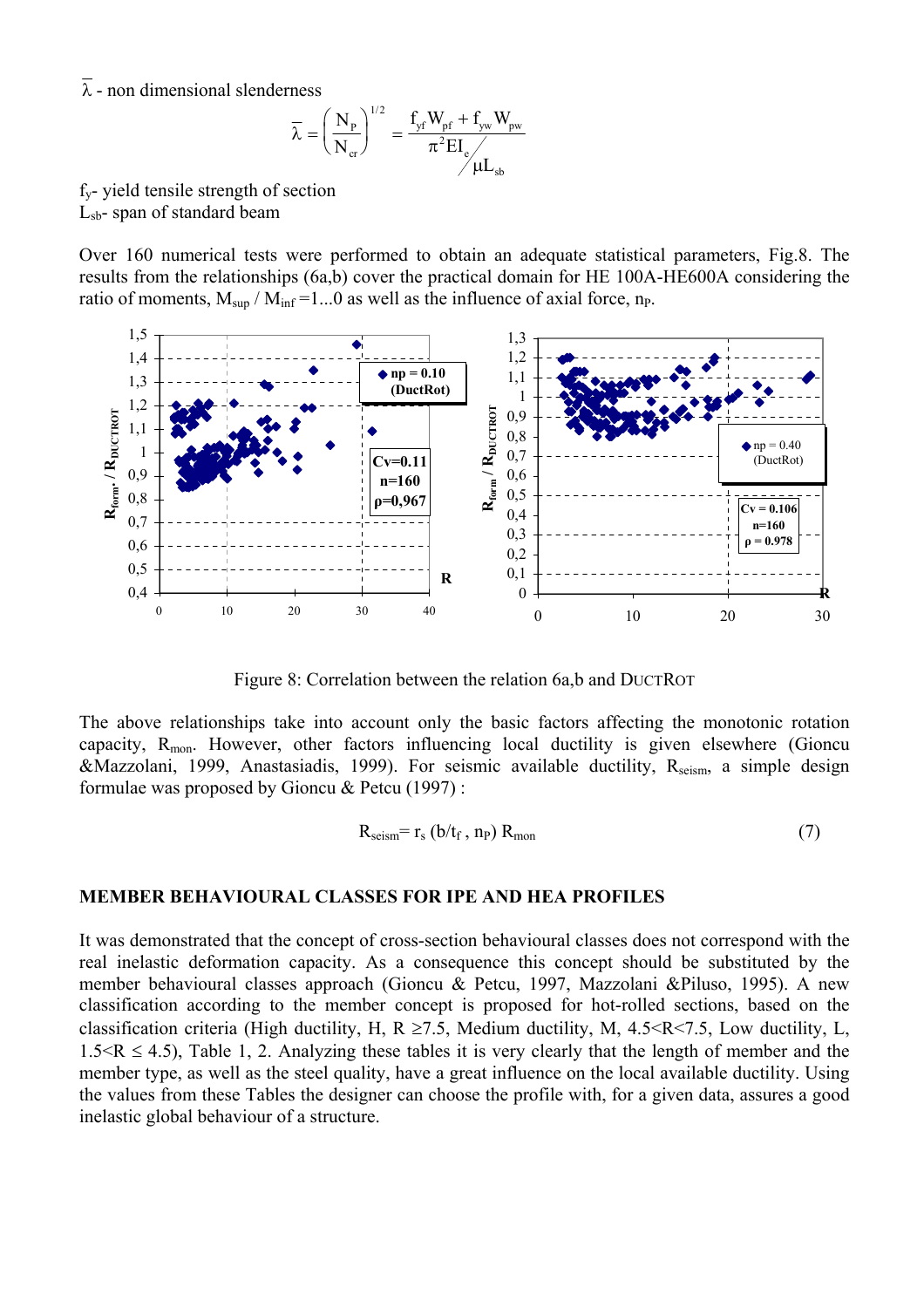| TABLE 1                                 |
|-----------------------------------------|
| MEMBER CLASSIFICATION FOR BENDING BEAMS |

|                | $L = 3000$ |                           |                         | $L = 4000$  |                  |                           | $L = 5000$                |                  |              | $L = 6000$ |                  |              | $L=7000$     |                |              |
|----------------|------------|---------------------------|-------------------------|-------------|------------------|---------------------------|---------------------------|------------------|--------------|------------|------------------|--------------|--------------|----------------|--------------|
| Profil         | Fe         | Fe                        | Fe                      | Fe          | Fe               | Fe                        | Fe                        | Fe               | Fe           | Fe         | Fe               | Fe           | Fe           | Fe             | Fe           |
|                | 360        | 430                       | 510                     | 360         | 430              | 510                       | 360                       | 430              | 510          | 360        | 430              | 510          | 360          | 430            | 510          |
| <b>IPE 140</b> | H          | H                         | H                       | H           | H                | M                         | M                         | M                | M            | L          | L                | L            | L            | L              | L            |
| <b>IPE 160</b> | H          | H                         | H                       | H           | H                | M                         | M                         | M                | M            | L          | L                | L            | L            | $\mathbf L$    | $\mathbf L$  |
| <b>IPE 180</b> | H          | H                         | $\overline{\mathrm{H}}$ | H           | H                | M                         | H                         | M                | M            | M          | M                | M            | $\mathbf{L}$ | $\mathbf L$    | L            |
| <b>IPE 200</b> | H          | $\mathbf H$               | $\overline{H}$          | $\mathbf H$ | H                | M                         | $\rm H$                   | $\mathbf H$      | M            | H          | M                | M            | M            | $\mathbf{M}$   | $\mathbf{M}$ |
| <b>IPE 220</b> | H          | H                         | H                       | H           | H                | H                         | H                         | H                | M            | H          | H                | M            | M            | M              | $\mathbf M$  |
| <b>IPE 240</b> | H          | H                         | $\overline{\mathrm{H}}$ | H           | H                | H                         | $\rm H$                   | H                | M            | H          | H                | $\mathbf M$  | H            | $\mathbf M$    | $\mathbf M$  |
| <b>IPE 270</b> | H          | H                         | H                       | H           | H                | H                         | H                         | H                | M            | H          | H                | M            | H            | M              | M            |
| <b>IPE 300</b> | H          | H                         | H                       | H           | H                | H                         | $\boldsymbol{\mathrm{H}}$ | H                | M            | $\rm H$    | H                | M            | H            | M              | $\mathbf M$  |
| <b>IPE 330</b> | H          | H                         | H                       | H           | H                | H                         | H                         | H                | M            | H          | H                | M            | H            | M              | M            |
| <b>IPE 360</b> | H          | H                         | H                       | H           | H                | H                         | H                         | H                | H            | $\rm H$    | H                | M            | H            | M              | $\mathbf M$  |
| <b>IPE 400</b> | H          | H                         | H                       | Н           | H                | H                         | H                         | H                | H            | H          | H                | M            | H            | H              | M            |
| <b>IPE 450</b> | H          | H                         | $H_{\rm}$               | H           | H                | H                         | H                         | H                | H            | $\rm H$    | $\rm H$          | $\mathbf M$  | H            | $\mathbf H$    | M            |
| <b>IPE 500</b> | H          | H                         | H                       | H           | H                | H                         | H                         | H                | H            | H          | H                | H            | H            | H              | M            |
| <b>IPE 550</b> | H          | $\boldsymbol{\mathrm{H}}$ | $\overline{H}$          | H           | H                | $\rm H$                   | $\rm H$                   | H                | H            | $\rm H$    | $\rm H$          | H            | H            | $\mathbf H$    | H            |
| <b>IPE 600</b> | H          | H                         | $\rm H$                 | H           | H                | H                         | $\mathbf H$               | H                | $\rm H$      | H          | $\rm H$          | H            | H            | H              | H            |
|                |            |                           |                         |             |                  |                           |                           |                  |              |            |                  |              |              |                |              |
|                |            |                           |                         |             |                  |                           |                           |                  |              |            |                  |              |              |                |              |
|                |            |                           |                         |             |                  |                           |                           |                  |              |            |                  |              |              |                |              |
| Profil         | Fe         | $L = 3000$<br>Fe          | Fe                      | Fe          | $L = 4000$<br>Fe | Fe                        | Fe                        | $L = 5000$<br>Fe | Fe           | Fe         | $L = 6000$<br>Fe | Fe           | Fe           | $L=7000$<br>Fe | Fe           |
|                | 360        | 430                       | 510                     | 360         | 430              | 510                       | 360                       | 430              | 510          | 360        | 430              | 510          | 360          | 430            | 510          |
| <b>HE 160A</b> | H          | H                         | H                       | M           | M                | L                         | M                         | L                | L            | L          | L                | L            | L            | L              | L            |
| <b>HE 180A</b> | H          | H                         | H                       | M           | M                | $\mathbf{L}$              | M                         | L                | L            | L          | L                | L            | L            | L              | $\mathbf L$  |
| <b>HE 200A</b> | H          | H                         | H                       | M           | M                | L                         | M                         | L                | L            | L          | L                | L            | L            | L              | L            |
| <b>HE 220A</b> | H          | H                         | H                       | M           | M                | M                         | M                         | $\mathbf M$      | L            | L          | L                | $\mathbf{L}$ | $\mathbf{L}$ | L              | L            |
| <b>HE 240A</b> | H          | H                         | H                       | H           | M                | M                         | M                         | M                | $\mathbf{L}$ | M          | L                | $\mathbf{L}$ | M            | L              | L            |
| <b>HE 260A</b> | H          | H                         | H                       | H           | M                | M                         | M                         | M                | L            | M          | M                | L            | М            | L              | $\mathbf L$  |
| <b>HE 280A</b> | H          | H                         | H                       | H           | M                | M                         | M                         | M                | M            | M          | M                | L            | M            | L              | L            |
| <b>HE 300A</b> | H          | H                         | H                       | H           | H                | M                         | M                         | M                | M            | M          | M                | L            | M            | L              | L            |
| <b>HE 320A</b> | H          | H                         | H                       | H           | H                | M                         | $\rm H$                   | $\rm H$          | M            | $\rm H$    | $\mathbf M$      | M            | M            | M              | L            |
| <b>HE 340A</b> | H          | $\rm H$                   | $\overline{H}$          | $\rm H$     | H                | $\boldsymbol{\mathrm{H}}$ | $\rm H$                   | $\rm H$          | $\mathbf M$  | $\rm H$    | H                | $\mathbf{M}$ | H            | $\mathbf M$    | $\mathbf L$  |
| <b>HE 360A</b> | H          | H                         | H                       | H           | H                | H                         | H                         | H                | H            | H          | H                | M            | H            | M              | $\mathbf M$  |
| <b>HE 400A</b> | H          | H                         | H                       | H           | H                | H                         | H                         | H                | H            | $\rm H$    | H                | H            | H            | H              | $\mathbf M$  |
| <b>HE 450A</b> | H          | H                         | H                       | H           | H                | H                         | H                         | H                | H            | H          | H                | H            | H            | H              | H            |
| <b>HE 500A</b> | H          | H                         | H                       | H           | H                | H                         | H                         | H                | H            | H          | H                | H            | H            | $\mathbf H$    | H            |
| <b>HE 550A</b> | H          | H                         | H<br>H                  | H           | H                | H                         | H                         | H                | H            | H          | H<br>H           | H            | H            | H              | H<br>H       |

#### **CONCLUSIONS**

Available local ductility of hot-rolled beam and beam column was investigated by approximate methods using local plastic mechanism and DUCTROT computer program. It was found that the influence of flange and web junction is very high, the rotation capacity showing an important increasing for hot-rolled sections. Simplified relationships for beams and columns are proposed for design purposes. For IPE and HEA members, a classification in function of member classes also was proposed.

It must be underlined that due to the results obtained in the last decade on the field of local and global ductility it is the time to introduce in EC8 an annex containing proposals for directly checking of structure ductility, as the same level as for strength and rigidity.